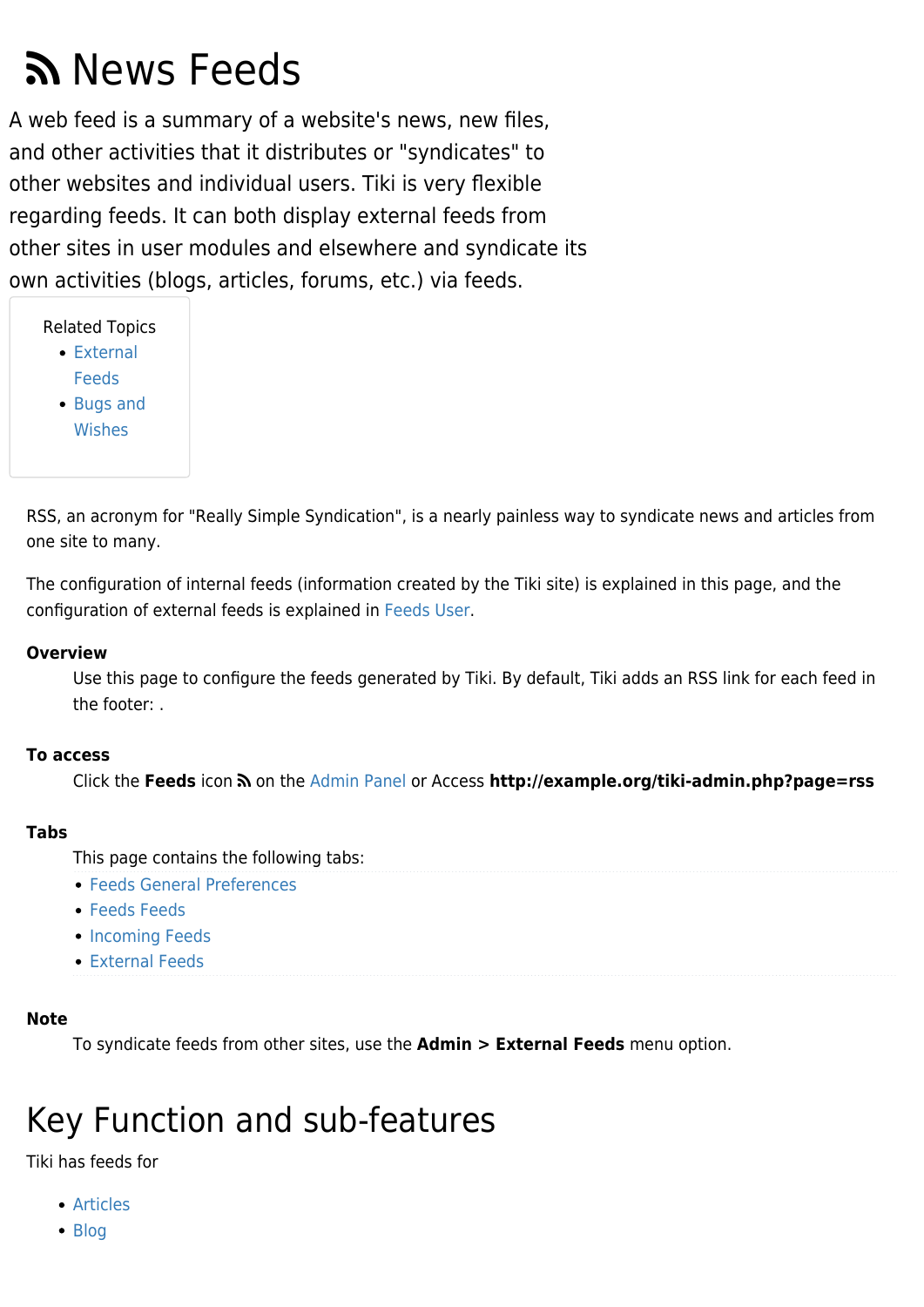- [Directory](https://doc.tiki.org/Directory)
- [File Gallery](https://doc.tiki.org/File-Gallery)
- [Forums](https://doc.tiki.org/Forums)
- [Image gallery](https://doc.tiki.org/Image-Gallery)
- [Map](https://doc.tiki.org/Map)
- [Wiki pages](https://doc.tiki.org/Using-Wiki-Pages)
- [Calendar](https://doc.tiki.org/Calendar)
- [Trackers](https://doc.tiki.org/Trackers)

You can find the feeds at the bottom bar (if it is switched on in admin menu):



Youcan click on any of those RSS icons (**RSS**) at the bottom of the page in order to get the syndicated content from that Tiki section. Copy that URL and paste it in your favourite feed aggregator, email program, web site (provided they support collecting RSS feeds).

# Setting up feeds

#### Creating Feeds

Tiki is set up to generate feeds from Blog, Image galleries, File galleries, the Calendar, Articles, Forums... -and more. To turn on the feature click Admin so you get the page with the little icons and choose the RSS icon. "Enable" the features you want to feed to the world. Save it and a little RSS icon will appear for users on pages where a feed is available.

Keep in mind that "outgoing" feeds of your own Tiki blogs, calendar, image and file galleries and articles can also be displayed within your own Tiki! (See Below for instructions.) This is a handy way to summarize content from one part of your site in another. I use it for file downloads where I've set up a file gallery -but rather than send people to the gallery I stick an RSS feed in the page for that group so they don't have to leave the page to download the file. No doubt you'll find more ways to use this powerful feature.

To use off site content:

#### **Get your feed:**

Go to the news site you you want to get a feed from. Click through to their RSS link. Copy the URL of the link from your browser.

#### **Subscribe to an external feed**

In Tiki, go to the Admin menu **down the left side of your page** (**not** the page with all the icons) and click on "External Feeds". Type a name for your feed (likely the name of the originating feed, say "New York Times") this is so you can recognize it in the list you'll be making of all your feeds.

Enter a description if you like.